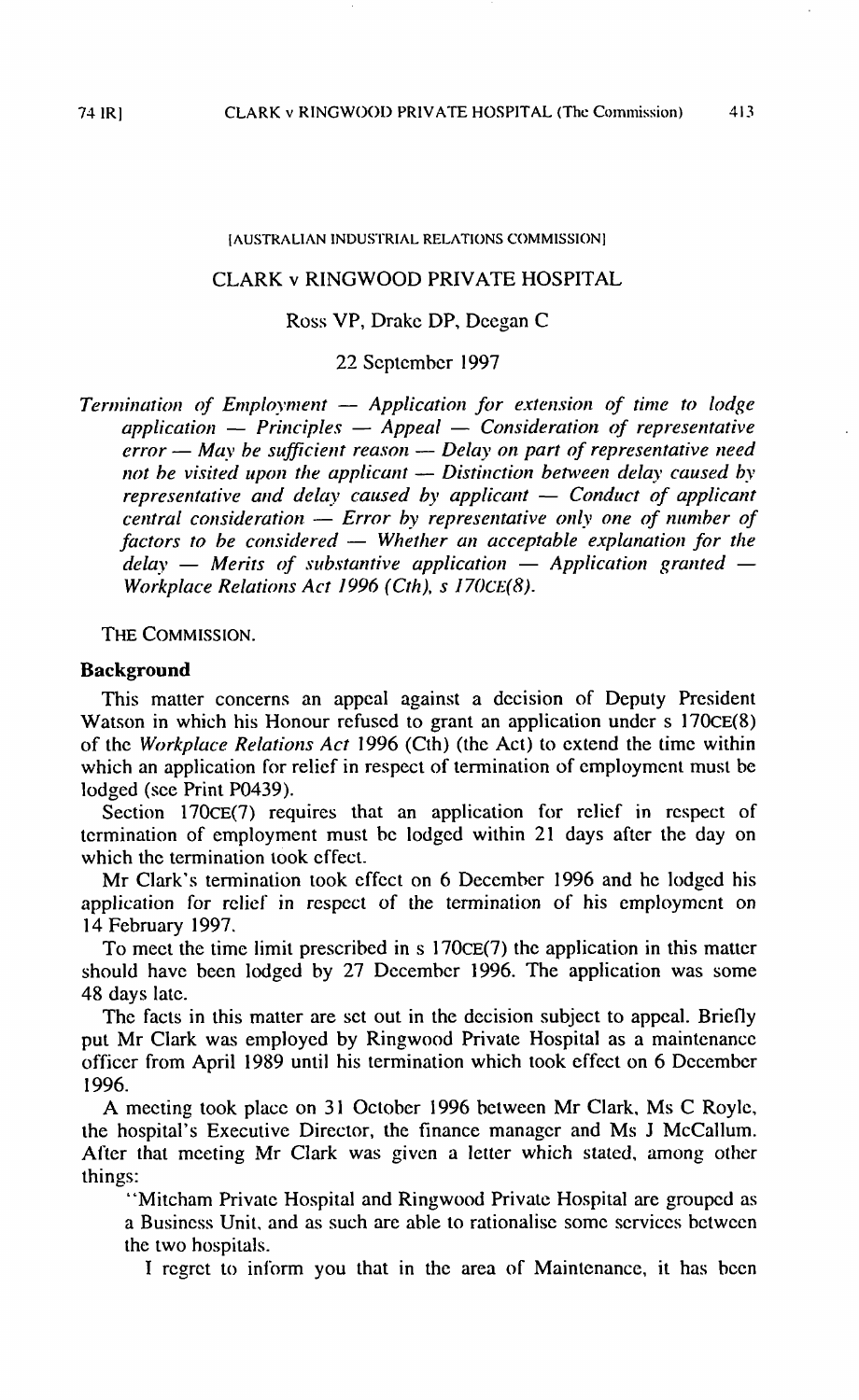from December 6, 1996." position would bccomc redundant at Ringwood Private Hospital, cffectivc Privatc Hospital Maintenancc Department. This will mean that your decided that this service can be conducted by the staff from Mitcham

redundancy. the termination was in fact based on performance issues dressed up as a Mitcham Private Hospital. This was contested by the applicant who argued that contract out its maintenance functions to the maintenance department at result of **a** review of the opcrations of Ringwood Hospital and a decision to The respondent submittcd that the decision to tcrminate the applicant was a

2 April 1997, p **3** <sup>1</sup> at lines **3-** 13): took place in relation to the meeting with Mr Clark on 31 October 1996 (ts, During the course of Ms Royle's evidence below the following exchange

"Mr Douglas: And what did you advise him?

Hospital. maintenancc currently from Mitcham Hospital through to Ringwood Hospital and Ringwood Hospital and that we were looking at running thc MS Roylc: I informcd Mr Clark about the liaison betwcen Mitcham

decision that had becn made? Mr Douglas: Yes, and did Mr Clark raise any concerns about the

quite an amicable mecting. redundancy was something that was happening quite a lot. In fact it was MS Royle: No, at the meeting he said that he understood and that

Mr Douglas: Right, and after that meeting you then gave him a letter in relation to the content of that meeting, did you not'?

MS Royle: Yes.

Mr Douglas: Yes. and that lctter is dated 31 October *1996?*

Ms Royle: That is right."

Thc following exchange took place during the coursc of MS Royle's crossexamination **(ts,** 2 April 1997, p 34 at lincs 1-2, **10-12):**

someone else because of performance considerations? "Mr Bailey: Any of this put to Mr Clark that we are going to prefer

Ms Royle: As I've already said it wasn't just performance, there was a cost issue in here as well. There was ...

Mr Bailey: Yes, the performance was an issue, was it not?

Ms Royle: Performance, competency is an issue whenever you are looking at ...

Mr Bailey: A big issue. But none of it was ever put to Mr Clark, was it? MS Roylc: No, that's not true. Certainly whencver we had any concerns with regard to maintenance I spoke with Mr Clark.

Mr Bailey: Yes, but in the context of a possible redundancy none of it was put to Mr Clark?

 $Ms$  Royle:  $Not$  - no.

the redundancy could be avoided'? Mr Bailey: No. And nor was thcre any consultation with him as to how

possibility of ending up being dismissed as a result of performance. process I spent many, many hours talking with Mr Clark about thc Ms Royle: No, but certainly as we were going through the discrepancy

Mr Bailey: I am putting to you that this is not a disciplinary procedure,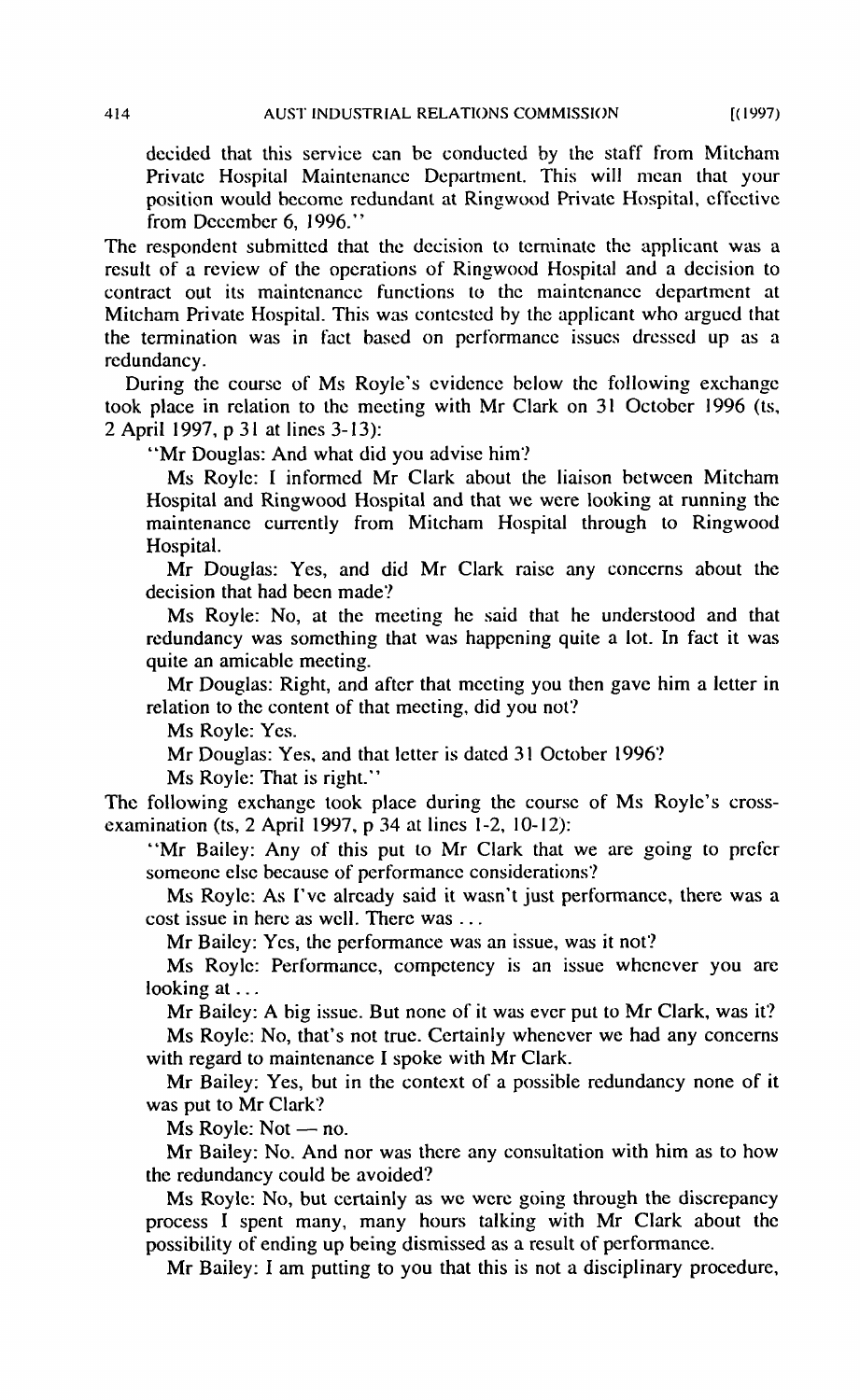alternative to redundancy; was that raised with him? this is to do with counselling or asking Mr Clark whether there is an

Ms Royle: No."

out at  $421-422$  of this decision, support the following findings: In our vicw the abovc cxtracts from MS Royle's cvidcncc and thc cxtract we sct

- 1. Performance was one of the reasons why Mr Clark was selected for rcdundancy.
- 2. Whcn Mr Clark was informcd that he was bcing madc rcdundant, performancc issucs werc not raiscd with him.
- **3.** Alternatives to redundancy wcrc not canvasscd during thc mccting of **3 1** Octobcr 1996.

The cvidcncc below also supports a finding that Mr Clark did not make it clcar to thc rcspondcnt that hc intcndcd to contest his termination.

**3** <sup>I</sup> October hc said to MS Royk (ts, 2 April 1997, p 17 a t lincs 18-20): In thc coursc of his cvidcnce the applicant statcd that at thc mccting on

". .. bccausc I had been made rcdundant, I can't complain about it."

exprcss any concerns over his tcrmination (scc ts, 2 April 1997, at 27-28). hospital's management at any time prior to lodging his application for relief to Further, it is clear from Mr Clark's evidcncc that he did not approach thc

received the same advice (see ts, 2 April 1997 at p 18). contacted Mr Lecs on two further occasions before the end of 1996 and cmployed someone to perform the work he previously performed. Mr Clark Round, on 31 October 1996. Mr Lees advised him to wait until the hospital Mr Clark contacted his then solicitor, a Mr Lees of Mulcahy, Mendelson and

In the course of his evidence Mr Clark said that he contacted his current solicitors on 11 February 1997 (ts, 2 April 1997, p 19 at lines 11-13):

time even  $-1$  was made redundant. It didn't seem right. I decided to get another  $-$  a second opinion." titors on 11 February 1997 (ts, 2 April 1997, p 19 at lines  $11-13$ ):<br>
"I felt things weren't right. To me, the waiting for somebody to go on full<br>
time even  $-$  I was made redundant. It didn't seem right. I decided to ge "I fclt things wcrcn't right. To mc, the waiting for somcbody to go on full

ts, 2 April 1997, *p* 19 at lines 3-5). investigations into the way in which his former work was being performed (see Mr Clark also gavc evidence that sincc his tcmination hc had undcrtakcn

be unfair to the applicant if the application was not accepted. below was that there was an acceptable explanation for the delay and it would The essence of the case put on behalf of the applicant in the proceedings

pcrformance issues. as that letter did not disclose the real reason for Mr Clark's termination, namely former solicitors had bcen mislcd by the termination lctter of **3** <sup>I</sup> Octobcr 1996 Mr Clark by his former solicitors.Mr Bailcy also submittcd that thc applicant's occasioncd by what latcr turned out to be inappropriatc advicc provided to The acccptablc explanation rclatcd to the fact that the delay had been

As we have already noted the application was some 48 days late.

 $so$ ". be accepted if "the Commission considers that it would be unfair not to do Section  $170~C>E(8)$  provides that an application that is lodged out of time may

dccision his Honour said (Print **PO439, p** 6): to the applicant if the application was not accepted. In the course of his subject of this appeal. The Deputy President decided that it would not be unfair On 29 April 1997 Dcputy Prcsidcnt Watson issucd thc dccision which is thc

"I agree with and adopt the approach of Murphy JR in *Watts* and Leary C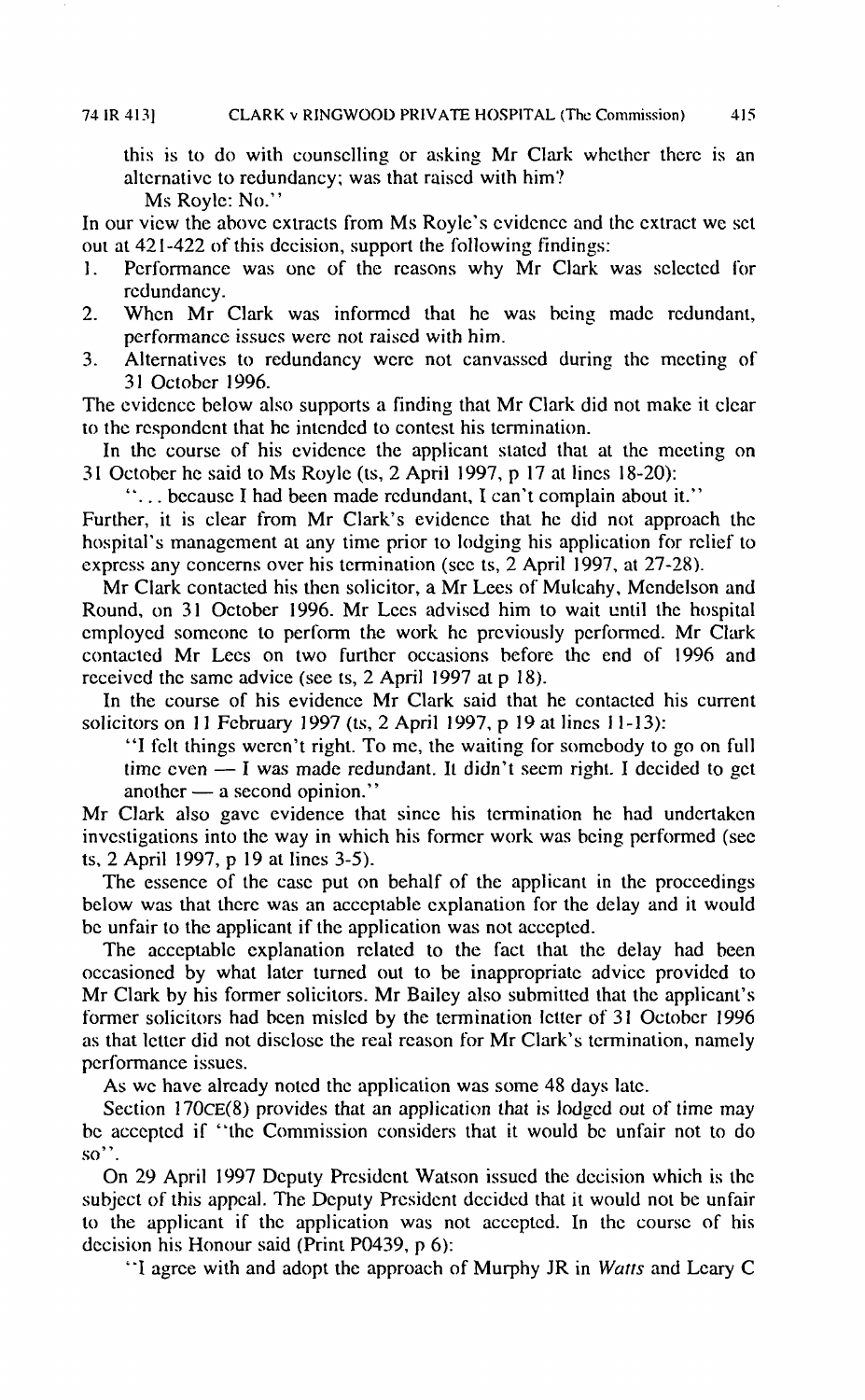acceptance of the application out of timc. acceptablc cxplanation for delayed lodgment which would justify within the statutory time period this, of itself, does not constitute an representative and the representative has failed to take appropriate action in *Jordan* that when an applicant puts a matter in the hands of a

acccpting of the termination. believed from the 31 October 1996 meeting that the applicant was made awarc that the termination was challcnged. Indeed thc respondcnt 15 weck period, until the lodgment of the application, was the respondent his termination and legal advice was first sought. At no stagc during that application lodged 15 weeks after the applicant was first made aware of In the present matter, the application was lodgcd 7 wccks late, with the

is not acccptcd out of time. would be unfair not to accept the application. Accordingly. the application acceptable explanation of the delayed lodgment, I am not satisfied that it for the long delay in bringing of the application. In the absence of an advice of the applicant's first solicitors in itself provides a sufficient basis In those circumstances I am not satisfied that the alleged erroneous

performance related issues involved in the choice to him." choicc of the applicant for rcdundancy and thc failurc to put any case which was potentially arguable at least in relation to the issues of acceptance of the application out of time. I am satisfied that there existed a view that the claim was not so lacking in merit that it should count against of the claim brought by the applicant. In reaching my decision I formed a I note that the parties put considcrablc evidence bcforc me on thc merit

context of  $s$  170 $CE(8)$  of the present Act". requirement for an acceptable cxplanation has bccn watcred down in thc submission by Mr Bailey, appearing on bchalf of the applicant, that "thc We also note that on p 4 of his decision the Deputy President rejected a

## **Relevant principles**

Watson SDP and Gay **C.** *Komicki* (unrcported, AIRC, Print **P3 168,** 22 July 1997) per Ross **VP,** under s 170CE(8) were considered in *Telstra-Network Technology Group v* The principles applicable to thc cxercisc of thc Commission's discretion

At p 10 of that decision the Commission said:

to the exercise of the discretion ... so' suggest that considerations of fairness towards an applicant are central the words 'if the Commission considers that it would be unfair not to do language to that which appeared in the former  $s$  170EA(3)(b). In particular "In enacting s 170CE(8) Parliament has clearly chosen to use different

S **<sup>1</sup>** 70EA(3)(h). is more generous to applicants than that which prevailed under the former convey an approach to thc cxcrcisc of the Commission's discretion which We agree with Mr Staindl's submission that s 170CE(8) is intended to

s 170CE(8) in their favour. out of time must persuade the Commission to exercise the discretion in complied with and an applicant sccking to pursue an application lodgcd The prima facie position is that the legislative time limit should be

The central consideration in dctcrmining whcther or not an out of time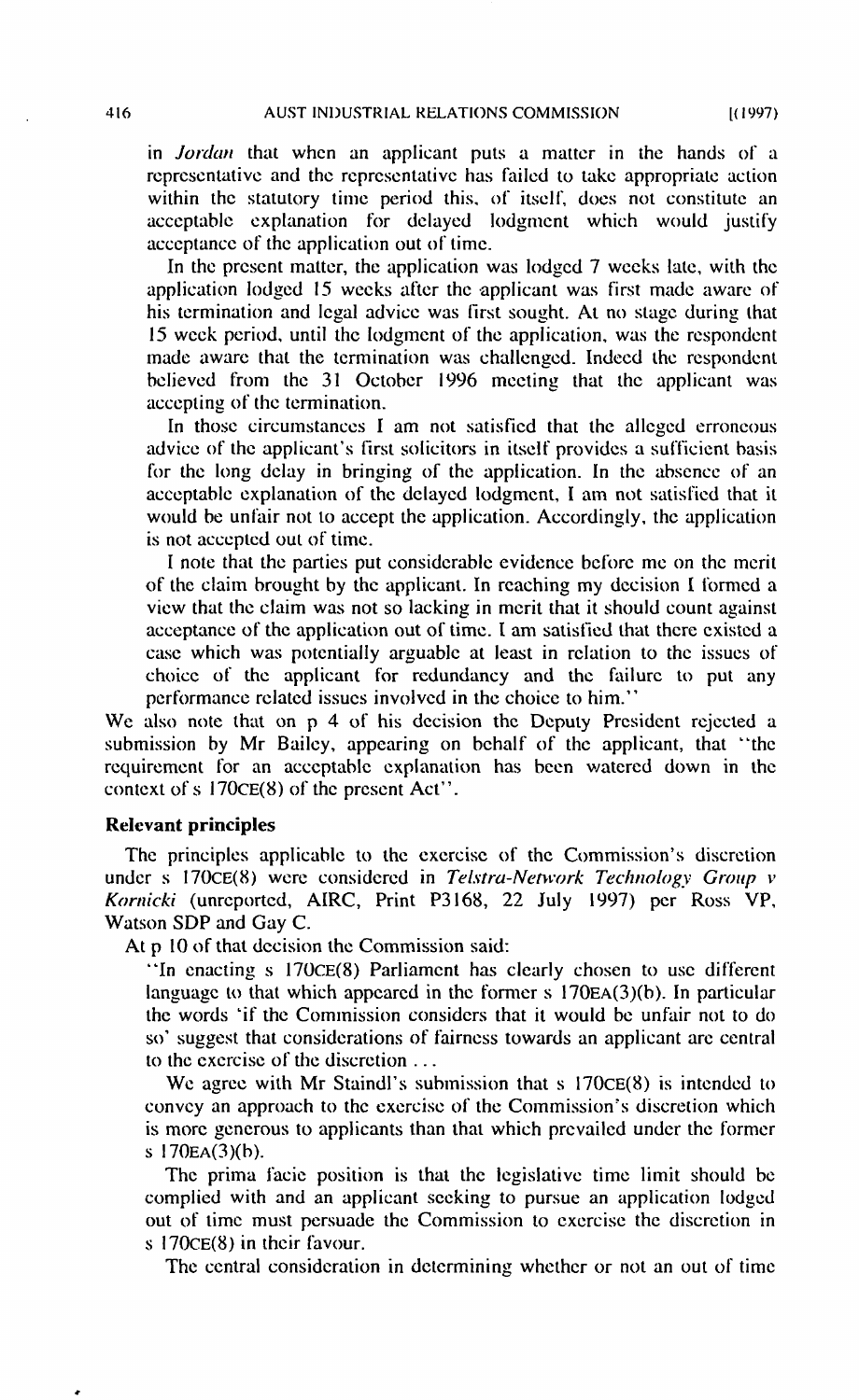grant an application to cxtend time: guidelines may assist in detcrmining whether it would be unfair not to ncccssariiy involvcs thc cxercise of a gcneral discrction. Thc following applicant not to extend the time limit. We note that such a consideration application should be acccptcd is whethcr it would be unfair to the

**A.** Primary consideration should be given to two factors:

- precedcnt to the exercise of that discretion; and of the discretion under s  $170CE(8)$ , it is not a condition acceptable explanation for the delay is relevant to the exercise *Crimes Cmpematim Trihmnl,* while the existence of an Howevcr, consistent with thc view of Brooking **J** in *Dix <sup>v</sup>* **PO3 19,** 21 April 1997 per Ross VP, Watson DP and Gay C). *A lonzo <sup>v</sup> Hm-vey Normun-Fyshvick* (unreported, AIRC, Print out of time where no acceptable explanation for the delay exists: gcnerally not be unfair to refuse to accept an application lodged Is there an acceptable explanation for the delay? It would
- application was not without merit. sufficient for the applicant to establish that the substantive rcquire a detailed analysis of the substantive merits. It would be relief in the context of an extension of time application does not consideration of the mcrits of thc substantive application for pcriod for lodgment. However we wish to emphasise that a no mcrit then it would not be unfair to refuse to extend the time The merits of the substantive application. If the application has

considerations: 'fair go all round' may also allow regard to be had to the following B. Depending on the circumstances of a particular case the provision of a

- for relicf; and terminate his or her employment prior to lodging the application Whether the applicant actively contested the decision to
- Prejudice to the respondent caused by the delay in filing the application.

application. naturc and arc, of themselves, unlikely to be determinative of an We note however that these considerations are very much secondary in

accept the application. central consideration is whether it would be unfair to the applicant not to complied with and in deciding whether to accept a late application the cognisant of the prima facie position that the legislative time limit be taking into account any of the factors identified the Commission will be We cmphasise that the matters set out above are *guidelines ody.* In

would only rarely be overturned on appeal." of the Commission member at first instance. It follows that such decisions a particular casc will largely be a matter for thc impression and judgment whether or not an application for an extension of time should be granted in Given the broad nature of the discretion in  $s$  170 $CE(8)$  the question of

# **Decision**

an approach to thc excrcisc of the Commission's discrction which is more The decision in *Kornicki* makes it clear that s 170CE(8) is intended to convey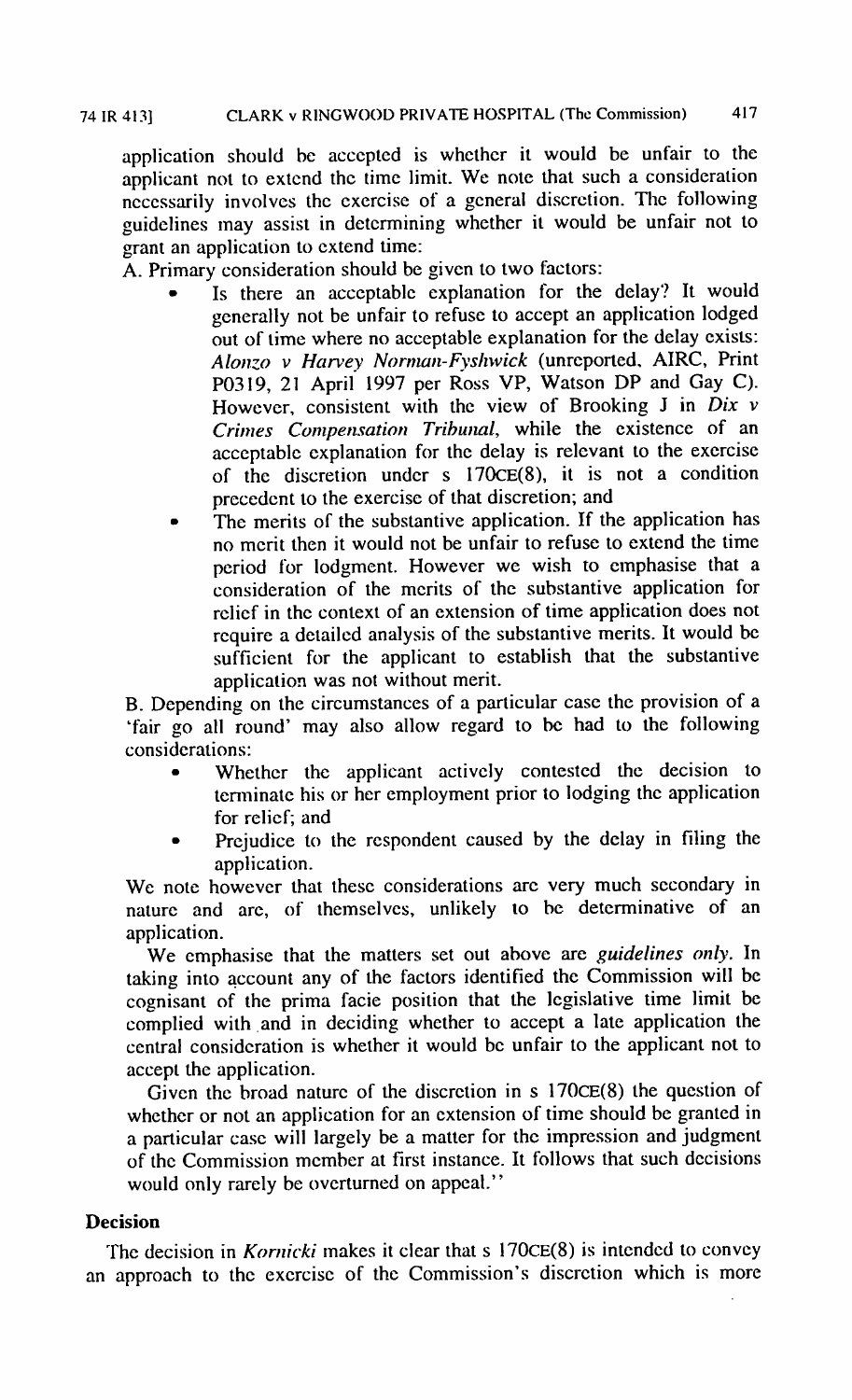S **<sup>1</sup>**70EA(3)(b). generous to applicants than that which prcvailed under the former

question. the more liberal approach now applicable to the exercise of the discretion in applications.The Deputy President's decision docs not disclose that hc applied fell into error as a more generous approach now applies to s  $170CE(8)$ as opposed to the position in relation to the former **<sup>S</sup>** 170EA(3)(b), his Honour acceptable explanation has been "watered down" in the context of *s* 170CE(8). *Kornicki*. In rejecting Mr Bailey's submission that the requirement for an The Deputy President's decision was handed down before the decision in

time he issued his decision. taken the *Kornicki* decision into account as it had not been handed down at the ascribed to the Deputy President in this regard as he clearly could not have **P43** 17'2**l** August 1997 per Ross **VP,** Drake DP and Hodder **C)** no fault can be As was noted in *Austin v Oantas Airways Ltd* (unreported, AIRC, Print

principles to the determination of the matter bcforc him. We are satisfied that the Deputy President erred in that he applied the wrong

extension of time applications was in fact applied in this case. to appeal does not disclose that the more liberal approach now applicable to that is not what happened in this case. As we have noted, the decision subject into account it would be rare for such decisions to be disturbed on appeal. But proposition that where the guidelines established in *Komicki* are propcrly taken judgment of the Commission member at first instance". We agree with the *S* 170 $CE(8)$  as such decision is largely "a matter for the impression and Commission should be reluctant to overturn a decision of a member pursuant to In this regard Mr Douglas referred to *Kornicki* and argued that the

We grant leave to appeal and for the reasons set out below uphold the appeal.

pursuant to  $s$   $170CE(8)$ . We indicated to the parties that such an approach was first instance and on appeal, whether the application should be accepted We now turn to consider for ourselves, on the basis of the material put at open to us and no objection was taken to that coursc.

deciding whether or not to exercise our discretion under s 170CE(8). In this case the effect of representative error is an important consideration in

constitutes an acceptable explanation For delay: should be taken into account in deciding whether or not representative error to **be** treated with caution, In our view the following general propositions decisions which deal with this question but were dccided before *Kornicki* need regard to the observations made in *Kornicki*. In this respect Commission be considered in the context of the general discretion in  $s$  170 $CE(8)$  and having an acceptable explanation for delay in filing an application for relief nceds to The question of whether an error by an applicant's representative constitutes

**(19%)** 61 IR 412. *Comcare v A'Hearn* (1993) 45 *FCR* 441; *Turner v K & J Trucks Coffs Harbour* 121 at 125; *Winter v Deputy Commissioner of Taxation* (1987) 87 ATC 4065; *Scott* (1986) <sup>12</sup> FCR 187; *Martin <sup>v</sup> Nominul Defendunt* (1954) *<sup>74</sup>* W **(NSW)** be lodged: see *Sophron v Nominal Defendant* (1957) 96 CLR 469 at 474; *Jess v* sufficient reason to extend the time within which an application for relief is to (1) Depending on the particular circumstances, representative error *may* be a

a solicitor need not be visited upon a client and inexcusable dclay on the part of In *Comcare v A 'Hearn* a Full Court of the Federal Court held that delays by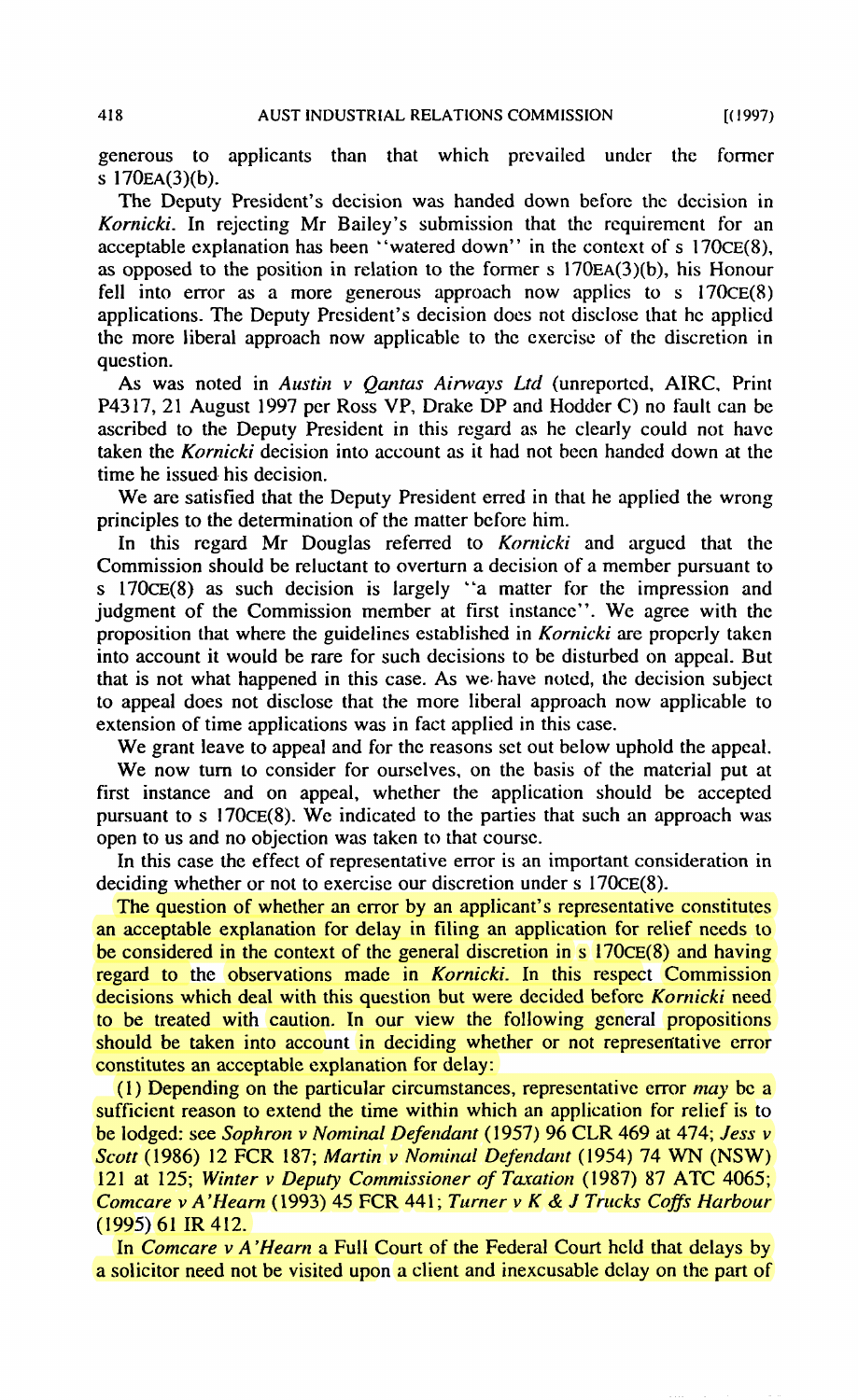a solicitor may amount to an acceptable explanation for the delay in making an application.Thc Court said at **443-444:**

*Pry Ltd <sup>V</sup> K T* **(1991)32 FCR 148 at 156.** such as *Jess v Scott* (1986) 12 FCR 187; see also *Lighthouse Philutelics* for the delay. This approach cannot stand in the light of modern authorities it was able to say that there was 'no acceptable explanation whatsoever' despite the inexcusable delay on the solicitors' part that the tribunal found, considered that delays by a solicitor were to be visited upon a client. Thus, "A consistcnt thread thus revealed in the reasoning is that the tribunal

consideration according to law." deciding that the matter ought to be remitted to the tribunal for further the tribunal's reasons did revea1 an error of law and hc was correct in In our view, therefore, the primary judge was correct in concluding that

*Ltd <sup>v</sup> Cohen* ( 1 **984) 3 FCR 344** Wilcox J said at 351 : occasioned by the conduct of the applicant. In *Hunter Valky Developments Pty* applicant's representative where the applicant is blameless and delay (2')**A** distinction should be drawn between delay properly apportioned to an

fault of the solicitors as if it were the direct fault of the client." *Defendant* (1957) 96 **CLR 469** at 474. It would be erroneous to treat the responsibility of his solicitor is very material': see *Sophron v The Nominal* cause to cxcuse the delay 'the blamelessness of the claimant and the a party rather than the party himself does not of itself amount to sufficient "... although the fact that a relevant failure is the fault of the solicitor for

Marshall J noted: (unreported,Industrial ReIations Court of Australia, Marshal1 J, *9* May **1996) Further in** *Coyne v* **Ansett Transport Industries (Operations) Pty Ltd** 

visited upon thc applicant for the slow reaction of his solicitors." solicitors to the urgency of the matter. Therefore, some blame should be solicitors, it is my view that such inertia would not have enlivened the applicant's raising the matter of his termination of employment with his excuse the delay in bringing an application. Given the initial delay in the trcated as the direct delay of a client is not necessarily a sufficient basis to *Ltd v Cohen* at **351,** a delay by a solicitor although not necessarily to be "However, as Wilcox J made clear in *Hunter Valley Developments Pty*

the course of its judgment the Full Court said: Court of Australia, Wilcox CJ, Ryan and Madgwick JJ, 24 September **1996).**In *7'n.mspwr hdmtries (Operuriom) Pry Lrd* (unreported, hdustrial Relations His Honour's judgment was subsequently upheld on appeal: see *Coyne v Ansett* 

extension of time." solicitor's delay or negligence may prejudice a client's application for analysis of those facts or his discussion of the circumstances in which a proceedings. We find nothing erroneous in the learned primary Judge's money required by those solicitors as a condition of instituting existence of the time limit and the time taken by the appellant to raise the apparent ignorance or oversight by the appellant's solicitors of the "The delay from **25** April 1995 is attributable to a combination of

accept an application which is some months out of time in circumstances where filing the application. For example it would generally not be unfair to refuse to whether representative error provides an acceptable explanation for the delay in (3) The conduct of the applicant is a central consideration in deciding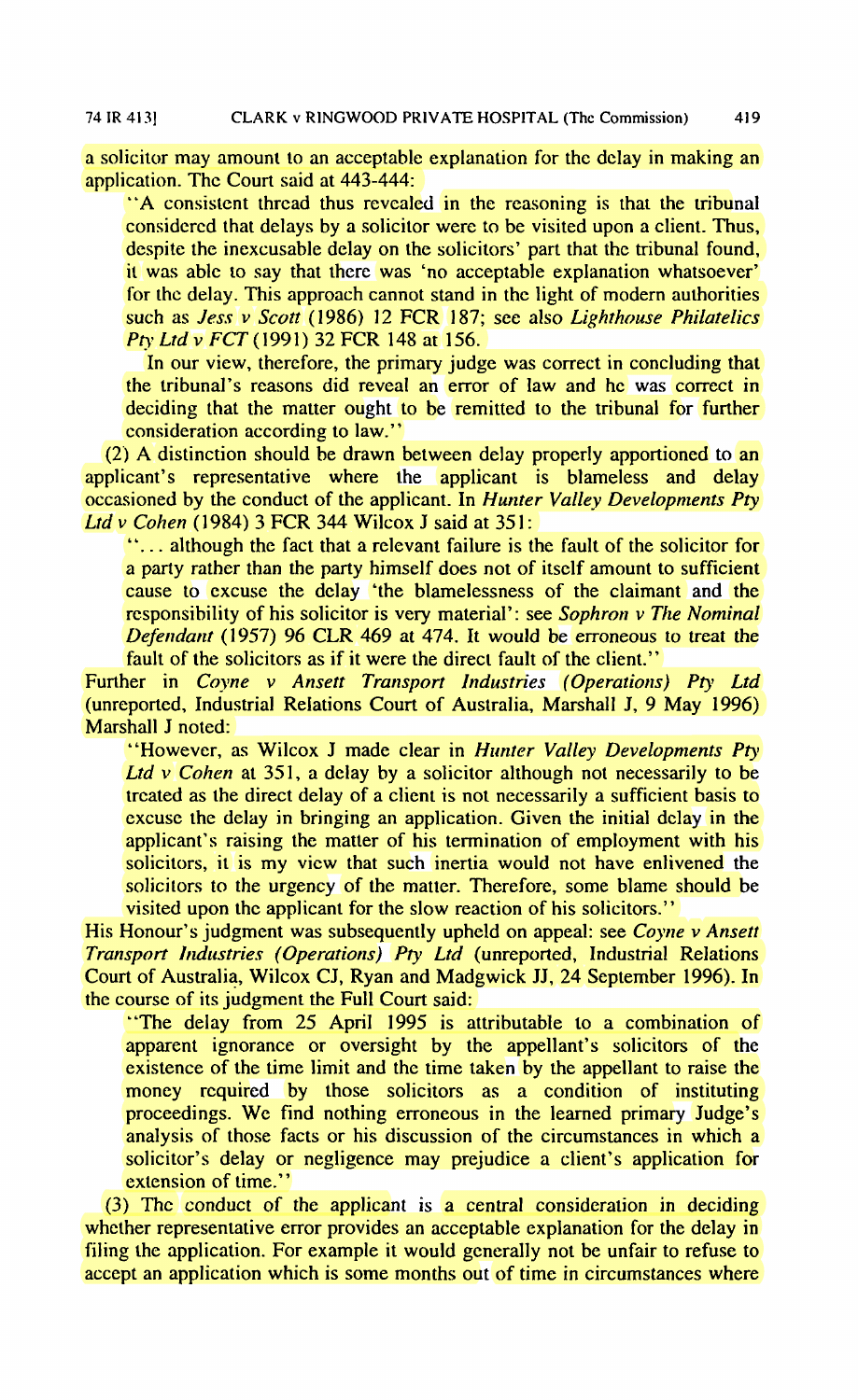claim is lodged. no fault of the applicant and despite the applicant's efforts to ensure that the application and thc representative fails to carry out those instructions, through where an applicant gives clear instructions to his/her representative to lodge an steps to inquire as to the status of his/her claim. A different situation exists the applicant left the matter in the hands of his/her representative and took no

be accepted pursuant to  $\overline{s}$  170 $CE(8)$ . to be considered in deciding whether or not an out of time application should (4) Error by an applicant's representatives is only one of a number of factors

this case. and the above observations about representative error to the circumstances of We now turn to consider the application of the guidelines set out in *Kornicki* 

## *(i)Is there m acceptable explmation for the dduy?*

1996. and indeed spoke to him on three occasions about this matter before the end of is important to note that the applicant was vigilant in contacting his solicitor applicant acting on inappropriate advice given by his solicitor. In this regard it the delay in this case. In particular part of the delay was a result of the We are satisfied that there was an acceptable explanation for at least part of

received may well have been differcnt. been so informed and had communicated this to his solicitor then the advice he that performance issues were a consideration in his dismissal. If Mr Clark had decision to terminate his employment.In particular Mr Clark was not informed termination by the respondent did not fully disclose the factors which led to the It is also relevant in this context that the reasons provided to Mr Clark for his

redundancy. applicant was actively investigating the circumstances surrounding his We also note that in the period prior to lodging his application for relief the

## *(ii) The merits of the substantive appliccrtion*

redundancy did not arise. only employee concerned, so the question of who should be sclected for selected from a pool of employees. In this case Mr Clark was sad to be the performance in a redundancy context where the person concerned was being essence it was put that it was only necessary to put allegations of poor *Submarine Corporation Pty Ltd (No 2)* (1996) 65 IR 366 was not relevant. In Ringwood Hospital it was argued that the decision in *Kenefick v Australian* maintenance services. As Mr Clark was the only maintcnance employce at reasons of redundancy associated with the hospital's decision to contract out its merit. The basis of this submission was that Mr Clark's dismissal was for The respondent submitted that thc substantive application was dcvoid of

clear (ts, 2 April 1997, p **33** at lines 27-35, p 34 at lines 1-22): Mitcham hospitals. The following extract from Ms Royle's evidence makes this for redundancy out of the maintenance employees at both Ringwood and view it is clear from Ms Royle's evidence that the employer selected Mr Clark We are unable to accept the respondent's submissions on this point. In our

bccause the work is still there? "Mr Bailey: And what has happened is that it is not a true redundancy

MS Royle: No, it was a true redundancy insofar as we restructured the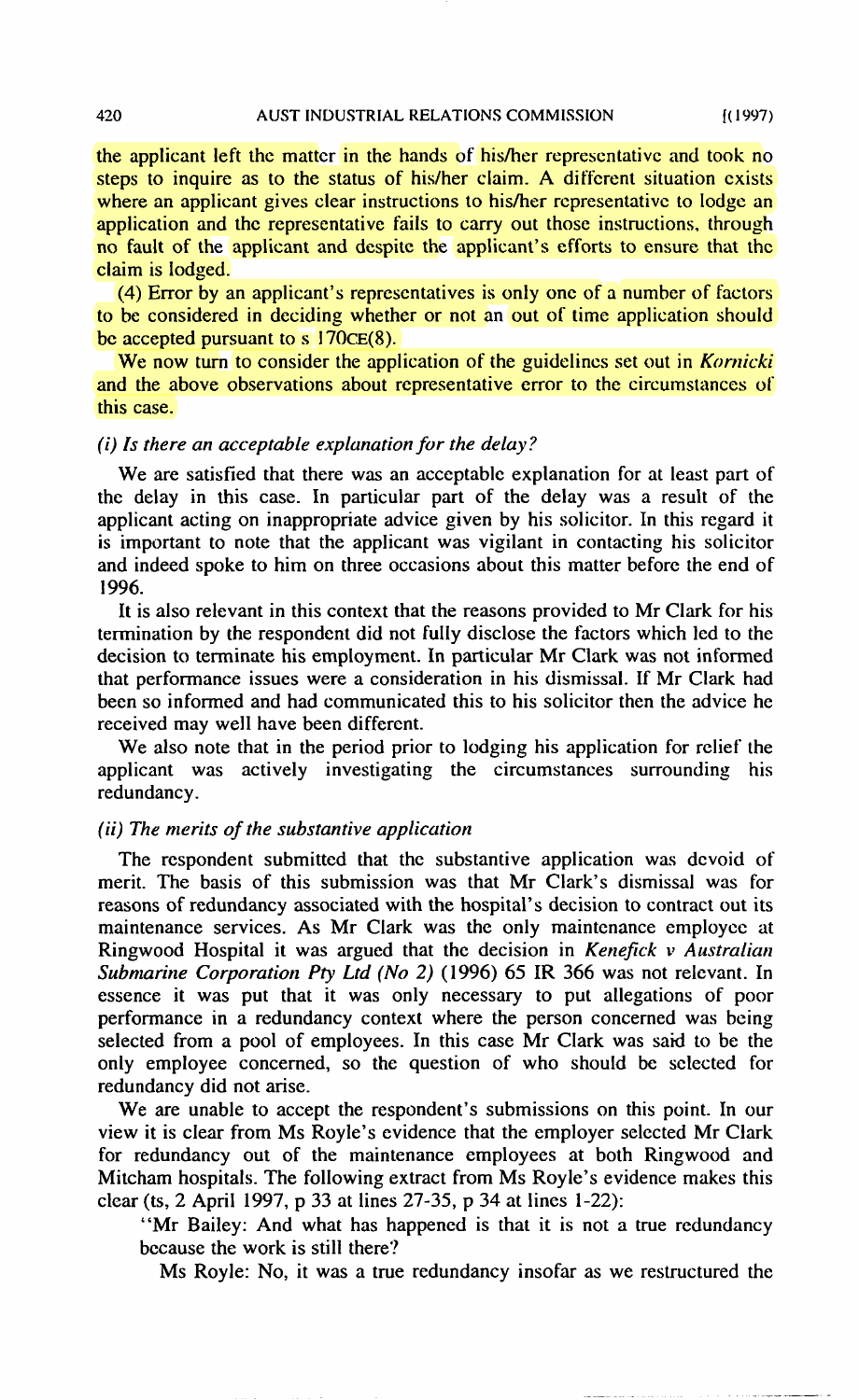Hospital. maintenancc and how the maintcnancc was being carried out at Ringwood

Mr Bailey: You rcstructurcd? Now what you did is that you got Mr Jerry Veldhuizen  $-$  is that the right pronounciation?

**MS**Roylc: Mr Veldhuizcn.

Mr Bailey: Veldhuizcn, who works at Mitcham'?

**MS**Royle: That's right.

Mr Bailey: To come in and do some of the work?

MS Royle: Mr Veldhuizcn is the Maintenance Managcr at Mitcham Hospital.

Mr Bailey: That is right?

Ms Royle: He's now ovcrsecing the maintenance at Ringwood Hospital.

Mr Bailcy: Now why was not Mr Vcldhuizcn madc rcdundant instcad of Mr Clark?

well. he had been with thc company ccrtainly a lot longer than Mr Clark had as slate. His performance was impeccable. His responsiveness to the maintenance tasks in his hospital were absolutely no question. He was significantly — he cost significantly less than Mr Clark did and, thirdly, he had been maintenance tasks in his hospital were absolutely no question. He was significantly  $-$  he cost significantly less than Mr Clark did and, thirdly, didn't make Mr Vcldhuizcn redundant. First, the man had a very clean Ms Royle: Okay. There are a couple of very clear reasons as to why we

Mr Veldhuizen on the basis of performance criteria? Mr Bailcy: Yes. So you dccidcd to dismiss Mr Clark rather than

tasks at Ringwood Hospital .. . Ms Royle: No. We looked at how we could better do our maintenance

maintenance man, the one over in Mitcham? Mr Bailey: And you chose what in your view was the better

believe that decision was made very fairly." what it costs the company and, obviously, then a decision is made. And I thrcc people to choose from you clearly look at performancc; you look at Ms Royle: Certainly when you are looking at redundancy and you have

application is not without merit. WC arc satisfied that hc applicant has established that thc substantivc

## *(iii) Other considerations*

Three other issues need to be considered in the context of the matter.

contested his tcrmination. applicant did not take any steps to make it clear to the respondent that he First, it is apparent that prior to lodging his application for relief the

For cxamplc it was not argued that kcy witncsscs were now unavailable. prejudice which was particularly referable to the delay in filing the application. would have to be set aside. We note that the respondent did not identify any pcrformcd and if rcinstatcment was ultimatcly awarded then those arrangcments the respondent had made other arrangements to have the maintenance function was successful then the respondent would suffer prejudice. It was argued that Secondly, the respondent submitted that if Mr Clark's substantive application

decision to tcrminatc his cmploymcnt. dismissal the respondcnt did not fully disclose the reason which led to the Thirdly, as we have already noted, at the time Mr Clark was informed of his